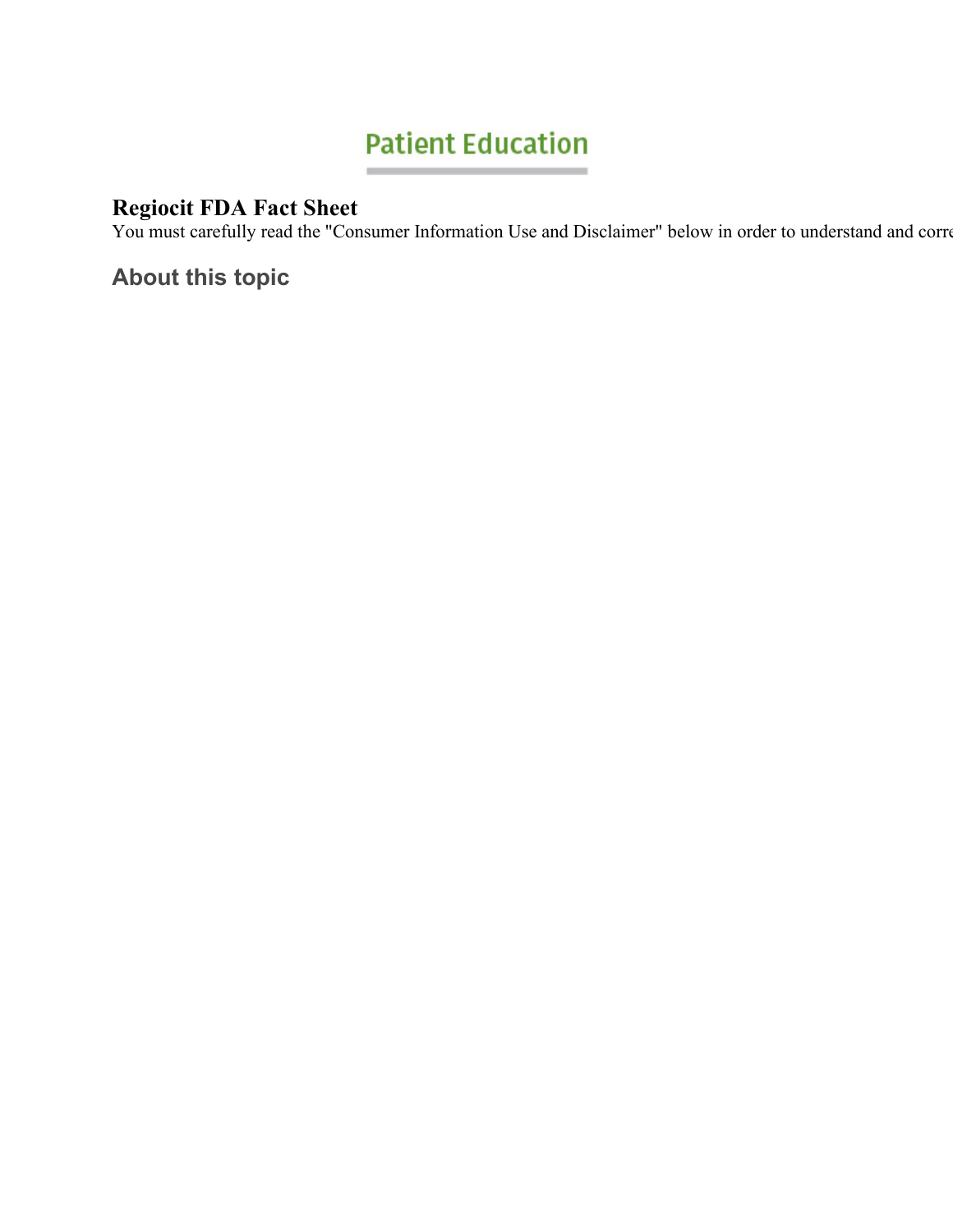#### Fact Sheet For Patients And Parent/Caregivers Emergency Use Authorization (EUA) for REGIOCIT (Sodium Chloride and Sodium Citrate Renal Replacement and Regional Anticoagulant Solution)

You are being given REGIOCIT: a replacement solution for Continuous Renal Replacement Therapy (CRRT) that also reduces the risk of filter clotting. This fact sheet contains information to help you understand the risks and benefits of taking the REGIOCIT you have received or may receive.

There is currently a shortage of U.S. Food and Drug Administration (FDA)-approved replacement solutions that may be used to provide CRRT. REGIOCIT is not an FDAapproved medicine in the United States. REGIOCIT is currently approved in Europe and other countries. Read this Fact Sheet for information about REGIOCIT. Talk to your health care provider if you have questions. It is your choice to receive REGIOCIT or stop it at any time.

#### What is COVID-19?

COVID-19 is caused by a virus called a coronavirus. This type of coronavirus has not been seen before. This new virus was first found in people in December 2019. You can get COVID-19 through contact with another person who has the virus.

COVID-19 illnesses have ranged from very mild (including some with no reported symptoms) to severe, including illness resulting in death. While information so far suggests that most COVID-19 illness is mild, serious illness can happen and may cause some of your other medical conditions to become worse. Older people and people of all ages with severe, long lasting (chronic) medical conditions like heart disease, lung disease and diabetes, for example seem to be at higher risk of being hospitalized for COVID-19.

#### What are the symptoms of COVID-19?

The symptoms of COVID-19 are fever, cough, and shortness of breath, which may appear 2-14 days after exposure. Serious illness, including breathing problems, can occur and may cause your other medical conditions to become worse.

#### What is REGIOCIT?

Regiocit is a replacement solution for CRRT, which is a form of "dialysis" treatment, that also reduces the risk of filter clotting. Replacement solutions are used during CRRT to help correct acid-base abnormalities and electrolyte abnormalities, remove "uremic" and other toxins and facilitate the use of CRRT to control fluid overload.

#### What should I tell my healthcare provider before I receive REGIOCIT? Tell your healthcare provider about all of your medical conditions, including if you:

- 
- Have any allergies
- Have liver disease
- Are pregnant or plan to become pregnant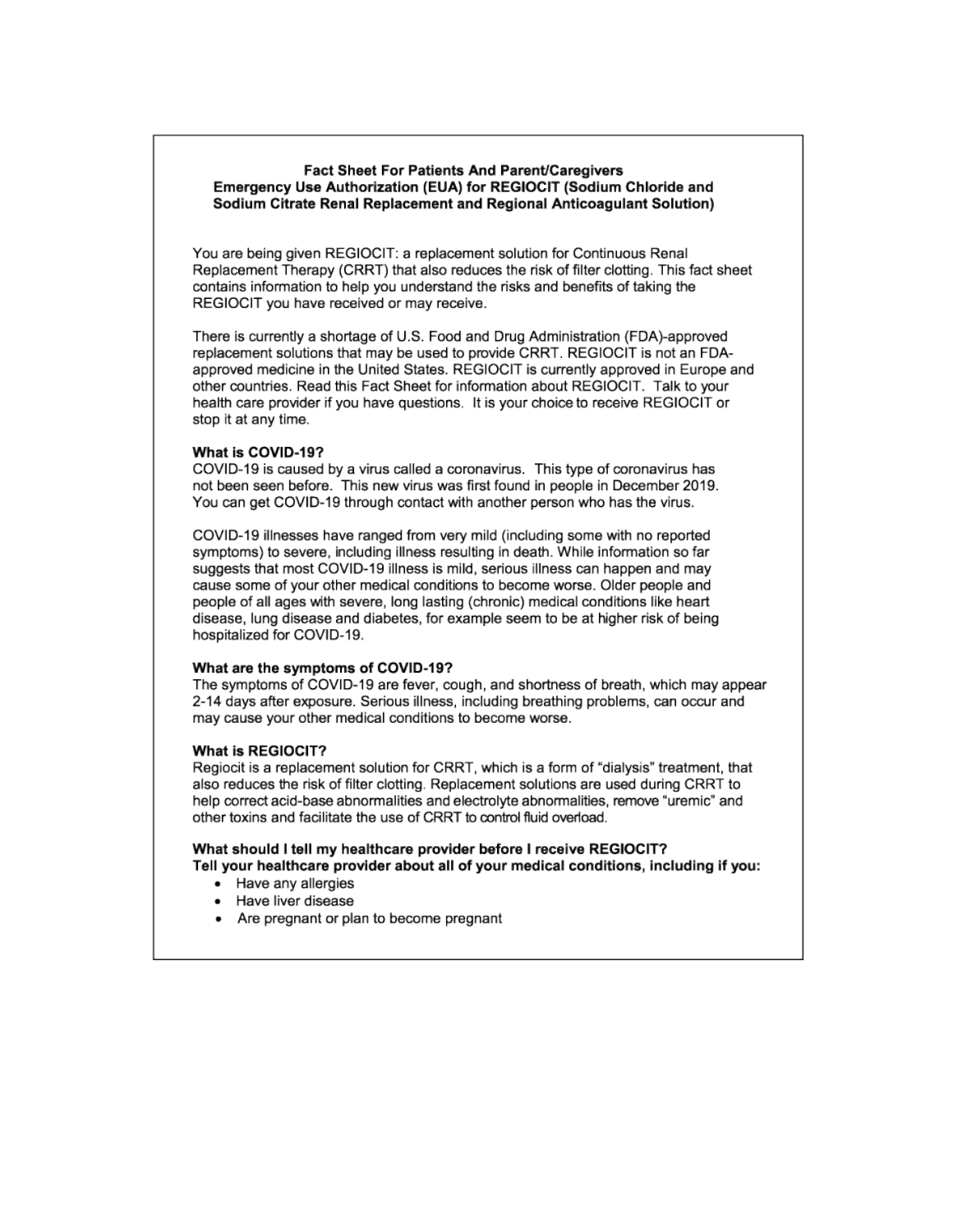• Are breast-feeding or plan to breastfeed

Are taking any medicines (prescription, over-the-counter, vitamins, or herbal products)

#### Who should not receive REGIOCIT?

Do not take Regiocit if you:

- Have severe liver failure
- Have shock with decreased blood flow to the muscles (muscle hypoperfusion)
- Are allergic to any of the ingredients in REGIOCIT

#### What are the important possible side effects for REGIOCIT?

Possible side effects of REGIOCIT include:

- Low levels of calcium in your blood
- Low levels of magnesium, potassium, or phosphate in your blood, or changes in  $\bullet$ the glucose level in your blood
- Too much acid or base in your blood (acid-base status)

#### What other treatment choices are there?

Your healthcare provider may use a different replacement solution for CRRT or a type of "dialysis" that does not require a replacement solution.

#### How do I report side effects with REGIOCIT?

Tell your healthcare provider right away if you have any side effects that bother you or do not go away. Report side effects to FDA MedWatch at www.fda.gov/medwatch or call 1-800-FDA-1088 or contact Baxter Healthcare Corporation at 1-866-888-2472 or global\_pharmacovigilance\_deerfield@baxter.com.

#### How can I learn more?

- Ask your healthcare provider
- Visit www.cdc.gov/COVID19
- Contact your local or state public health department
- Visit www.baxter.com

#### What is an Emergency Use Authorization (EUA)?

The United States FDA has made REGIOCIT available under an emergency access mechanism called an EUA. The EUA is supported by a Secretary of Health and Human Service (HHS) declaration that circumstances exist to justify the emergency use of drugs and biological products during the COVID-19 pandemic.

REGIOCIT has not undergone the same type of review as an FDA-approved or cleared product. FDA may issue an EUA when certain criteria are met, which includes that there are no adequate, approved, available alternatives. In addition, the FDA decision is based on the totality of scientific evidence available showing that it is reasonable to believe that the product may be effective in treatment of patients during the COVID-19 pandemic. All of these criteria must be met to allow for the product to be used in the